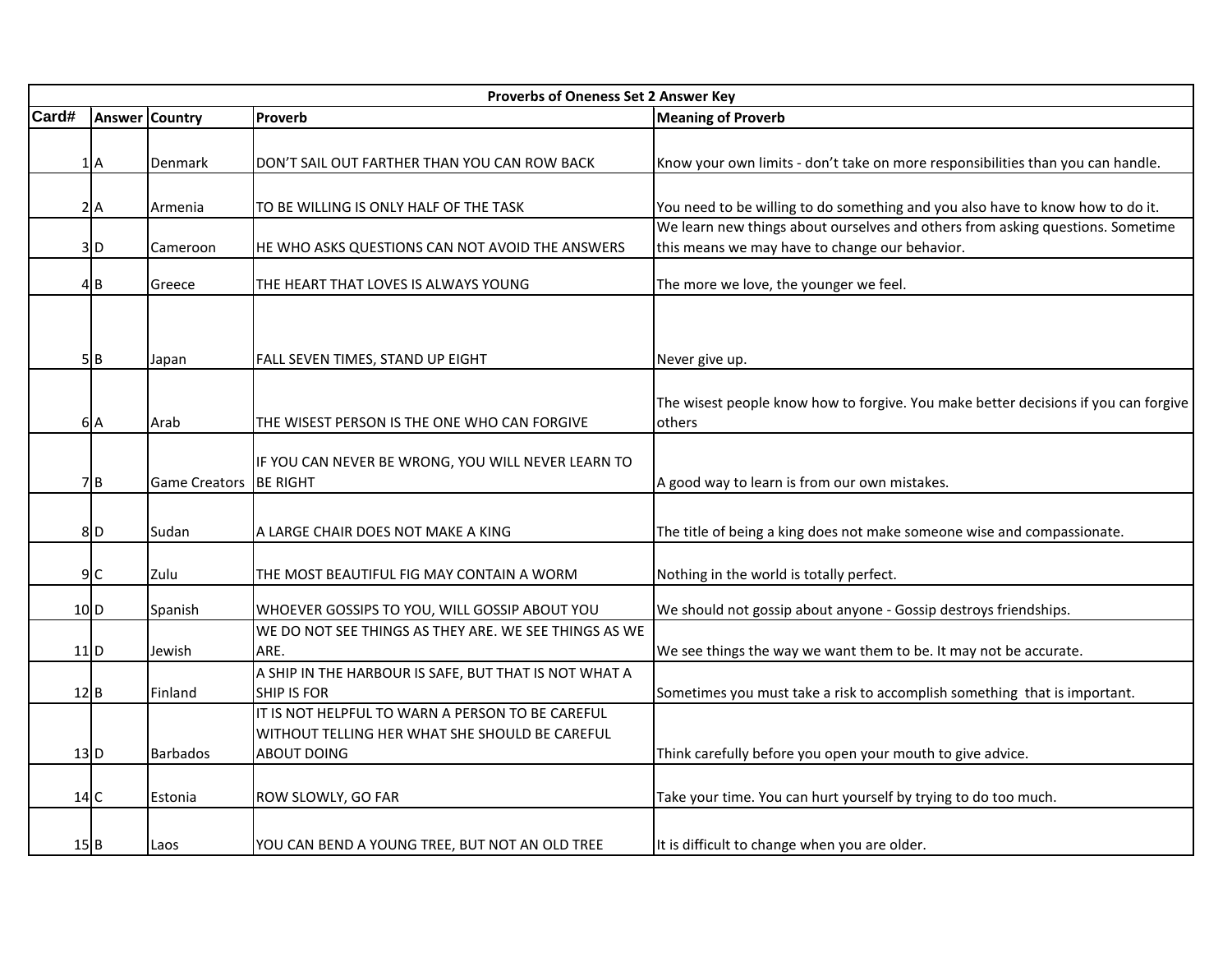| Card#    | <b>Answer Country</b> | Proverb                                                         | <b>Meaning of Proverb</b>                                                        |
|----------|-----------------------|-----------------------------------------------------------------|----------------------------------------------------------------------------------|
|          |                       |                                                                 |                                                                                  |
| 16C      | <b>Burkina Faso</b>   | WHEN AN OLD PERSON DIES, A LIBRARY WILL ALSO DIE                | When someone dies, the world loses the benefit of that person's wisdom.          |
|          | Equatorial            | A WISE WOMAN NEVER KNOWS EVERTHING. ONLY A FOOL                 |                                                                                  |
| 17D      | Guinea                | DOES.                                                           | A truly wise person knows he or she cannot know everything.                      |
|          |                       |                                                                 | There will be hardships along the way when you follow your dreams. You must take |
| $18$ B   | Lebanon               | SHE WHO ENJOYS HONEY MUST ENDURE THE STINGS                     | the bad with the good.                                                           |
| 19 A     | North Korea           | IF YOU KICK A STONE IN ANGER, YOU WILL HURT YOUR<br><b>FOOT</b> | Our anger might sometimes hurt someone else, but it always hurts us.             |
|          |                       | <b>CATCHES UP</b>                                               |                                                                                  |
| 20B      | Grenada               |                                                                 | Time continues day after day with or without us.                                 |
|          |                       |                                                                 |                                                                                  |
| 21C      | Guyana                | DON'T WAIT TOO LONG TO MAKE CHANGES IN YOUR LIFE                | Don't let fear stop you from making needed changes in your life.                 |
| $22$ D   | Lesotho               | ONE SHOULD NOT FOLLOW FOOTPRINTS INTO THE WATER                 | It can be foolish or dangerous to blindly follow someone else's example.         |
| 23A      | <b>Brazil</b>         | GIVING TO THE POOR IS A PATHWAY TO GOD                          | Giving to others pleases God                                                     |
|          |                       |                                                                 | We are all a mixture of perfections and imperfections.                           |
| 24B      | Oman                  | YOUR NOSE IS A PART OF YOU, EVEN IF IT IS CROOKED               |                                                                                  |
|          |                       |                                                                 |                                                                                  |
| 25C      | Lithuania             | THERE IS NO MEDICINE THAT CAN CURE STUPIDITY                    | Intelligence, and nothing else, is the only cure for stupidity.                  |
|          |                       | WHEN A ROAD LEADS SOMEWHERE GOOD, IT IS WELL                    |                                                                                  |
| 26A      | Eritrea               | TRAVELED                                                        | Meaning: We can learn a lot from the people who came before us.                  |
| 27D      | Albania               | SPEAKING LOUDLY DOES NOT MAKE YOU RIGHT                         | The weaker the argument, the stronger the words.                                 |
|          |                       |                                                                 |                                                                                  |
| 28D      | South Korea           | A WIDOWER KNOWS A WIDOW'S SORROW                                | Only someone who has suffered can understand someone else's suffering.           |
|          |                       |                                                                 | Don't spend your time worrying so much about what may happen in the future.      |
|          | Dominican             | A RAIN THAT IS GOING TO FALL IN THE FUTURE DOESN'T              | Concentrate on what you need to do today.                                        |
| 29A      | Republic              | MAKE YOU WET TODAY                                              |                                                                                  |
|          |                       |                                                                 | Physical force can not solve most of our problems.                               |
| 30A      | Kenya                 | A PERSON WHO ALWAYS USES FORCE, IS AFRAID OF THINKING           |                                                                                  |
|          |                       |                                                                 | A mother and a child create their own special language.                          |
| 31C      | Isarel                | MOTHER UNDERSTANDS WHAT A CHILD DOES NOT SAY                    |                                                                                  |
|          |                       |                                                                 |                                                                                  |
| $32$ $A$ | Nepal                 | WEALTH CAN BE BOTH AN ENEMY AND A FRIEND                        | It is what we do with our money that can be either good or bad.                  |
|          |                       |                                                                 |                                                                                  |